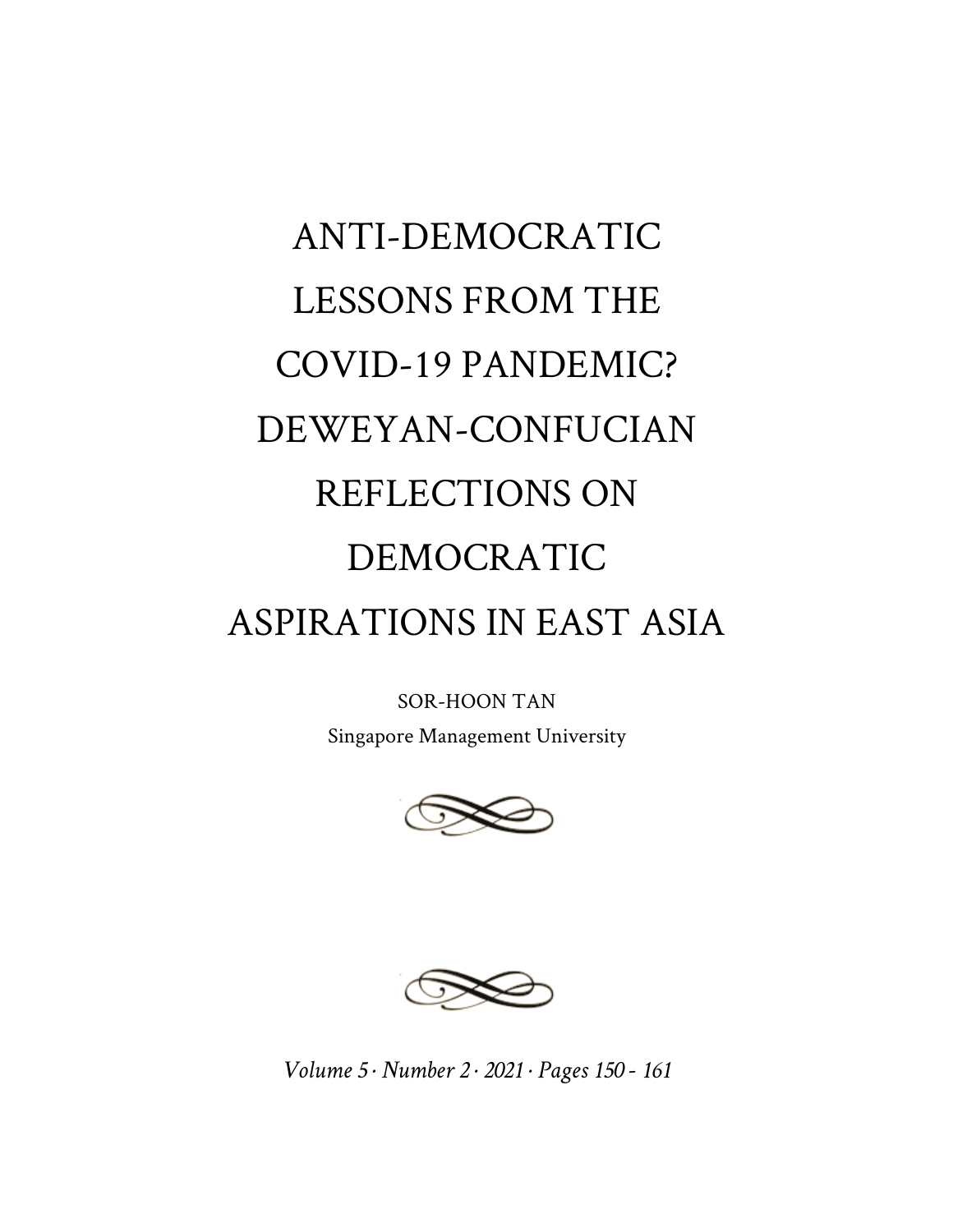ith the election of Donald Trump, Brexit, and the drift towards authoritarianism in some third wave democracies and former members of the Soviet union that democratized in the nineties, accompanied by spreading discontent of voters in several developed democracies and increasingly vociferous attacks on liberal and democratic ideals both in and outside academia in the past two decades, the survival of democracy, especially liberal democracy, was already in question before the Covid-19 pandemic worsens its crisis. However, it is too early to write its obituary; not all critics either anticipate or welcome its demise. While some may see the pandemic having a dampening effect on democratic aspirations in East Asia, I argue that the mixed lessons of the pandemic suggest that East Asia would benefit from more, not less, democracy. The democracy they need is not the form of *de facto* American liberal democracy, but democracy suited to the Confucian cultures of various East Asian societies, understood as Dewey's idea of community. W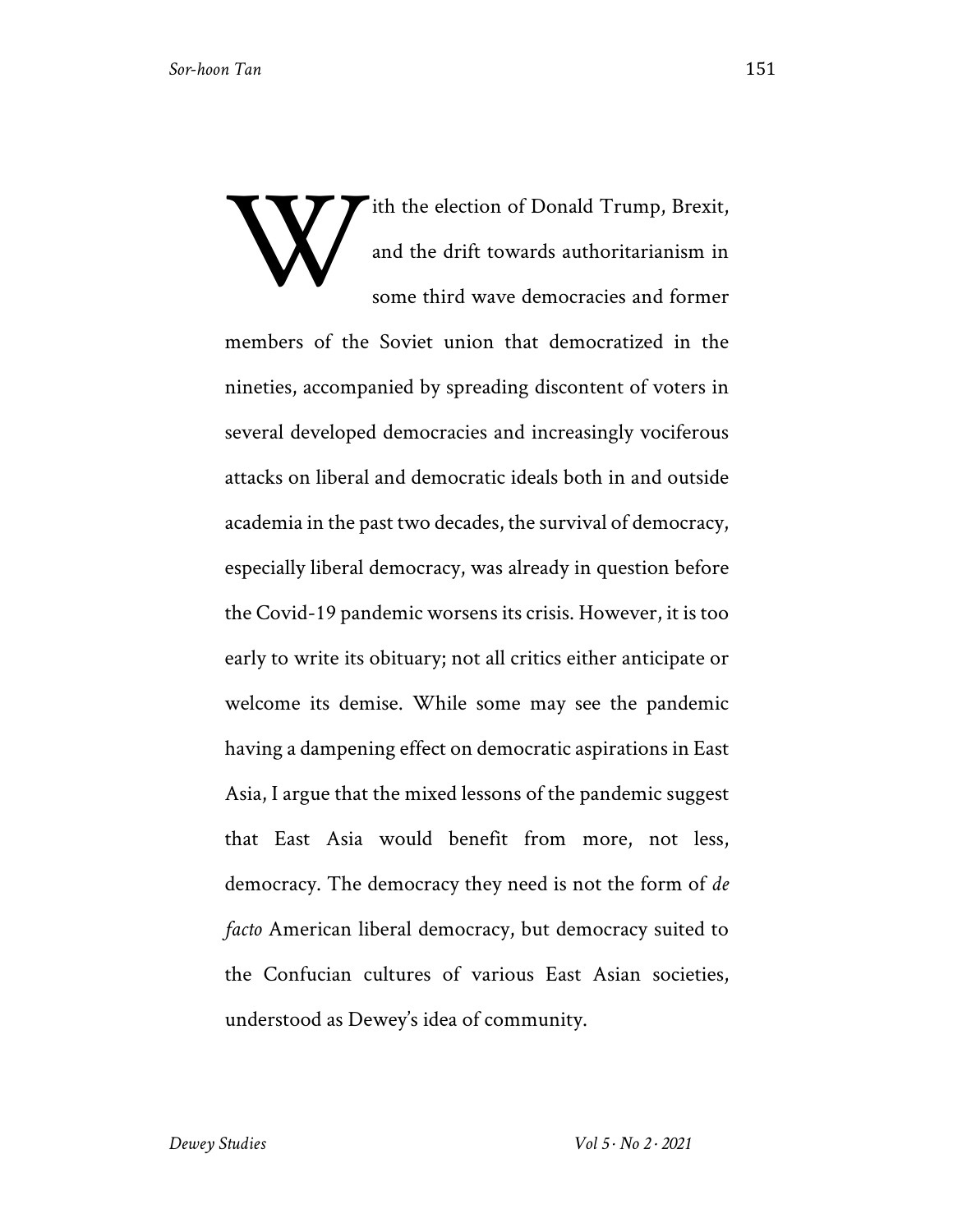Compared to other parts of the world, East Asian societies historically influenced by Confucianism – Taiwan, South Korea, Singapore, and Vietnam – have ranked among those who have dealt most effectively with the pandemic, at least during its first year.<sup>1</sup> Despite facing troubling questions about the official handling of the initial outbreak in Wuhan and the origin of the virus, the measures taken by the Chinese government to contain the outbreak from January 2020 have been effective to the extent that a year later, the People's Republic of China (PRC) has far fewer cases and deaths per capita than the standard bearers for liberal democracy, the United States and the United Kingdom.<sup>2</sup>

 $1$  For statistics and research on Covid-19 pandemic, see Our World in Data website, a collaboration between researchers at the University of Oxford and the Global Change Data Lab in the United Kingdom, https://ourworldindata.org/coronavirus. See also David Kennedy et al., "How Experts Use Data to Identify Emerging Covid-19 Success Stories," Exemplars in Global Health, https://www.exemplars.health/emerging-topics/epidemicpreparedness-and-response/covid-19/finding-covid-19-successstories; Ian Bremmer, "The Best Global Responses to the Covid-19 Pandemic, 1 Year Later," Time, 23 February 2021. Wikipedia also has multiple entries on COVID-19 responses in various countries.  $2$  For epidemiologists' assessment of the measures taken in the PRC to contain the pandemic, see David Cyranoski, "What China's Coronavirus Response Can Teach the Rest of the World," *Nature* 579 (2020).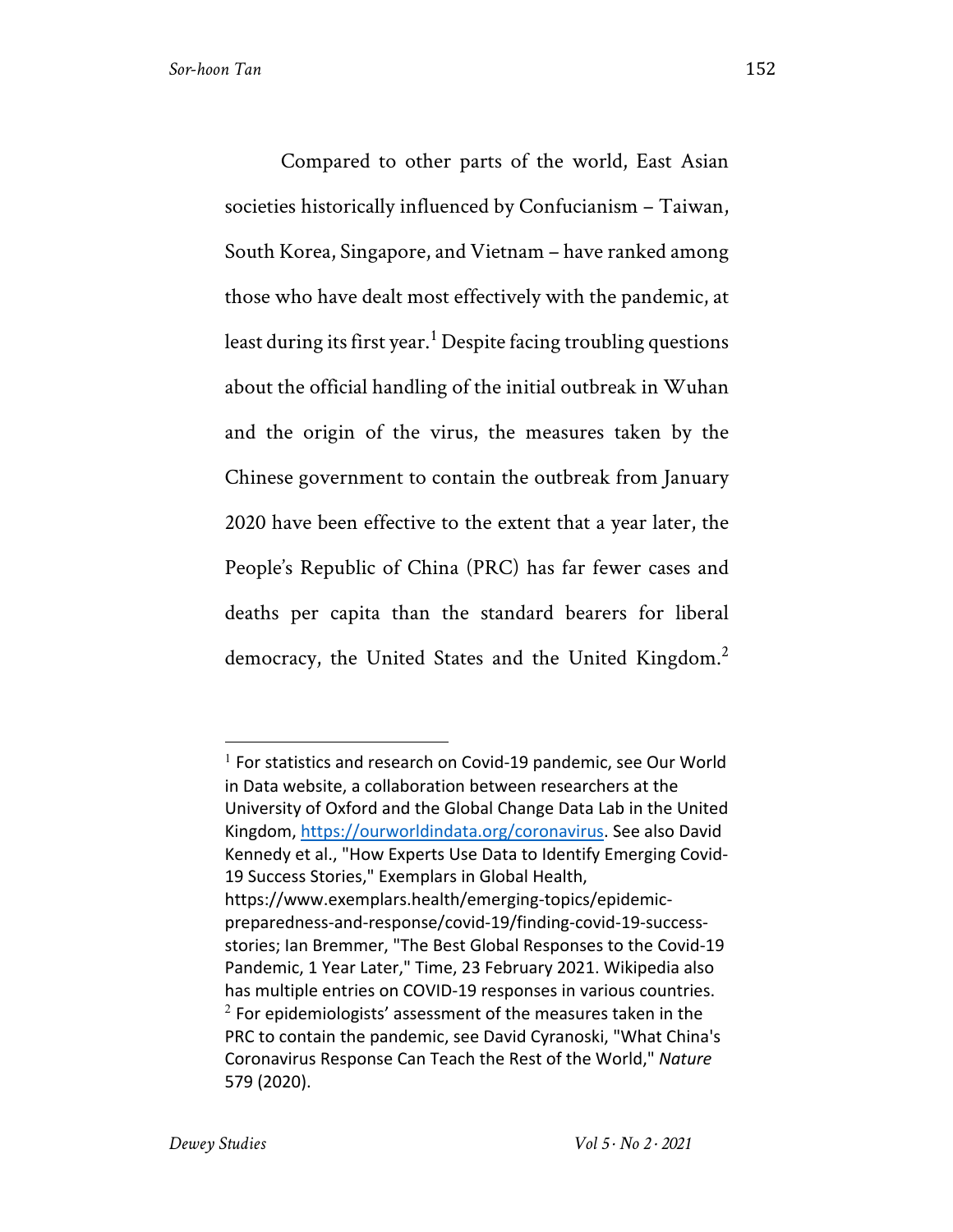The restrictions on individual freedom and compromises on privacy that made this achievement possible is all but unthinkable for citizens in liberal democracies, but are apparently supported by a large percentage of the Chinese population.<sup>3</sup> Although the relative lack of free speech in the PRC raises questions about Chinese citizen's opinion about their government's handling of any issue, the CCP's control over public opinion is by no means absolute, and there is strong evidence – and cultural reasons, as the comments that follow will explain – that steps such as mandatory wearing of masks and lockdowns, which have sparked violent protests in some countries, are accepted by a large section of the population in the PRC.<sup>4</sup> Taiwan, South Korea, and Singapore have democratically elected governments who

 $3$  Cary Wu, "How Chinese Citizens View Their Government's Coronavirus Response," The Conversation, https://theconversation.com/how-chinese-citizens-view-theirgovernments-coronavirus-response-139176; Peter Wang to Running Numbers, 1 Jul, 2021, https://www.thechicagocouncil.org/commentary-and-

analysis/blogs/what-do-chinese-think-about-their-governmentsresponse-covid-19.

 $4$  I thank a referee for drawing my attention to Amartya Sen's argument about this relation between freedom and democracy in *Development as Freedom* (Oxford: Oxford University Press, 1999).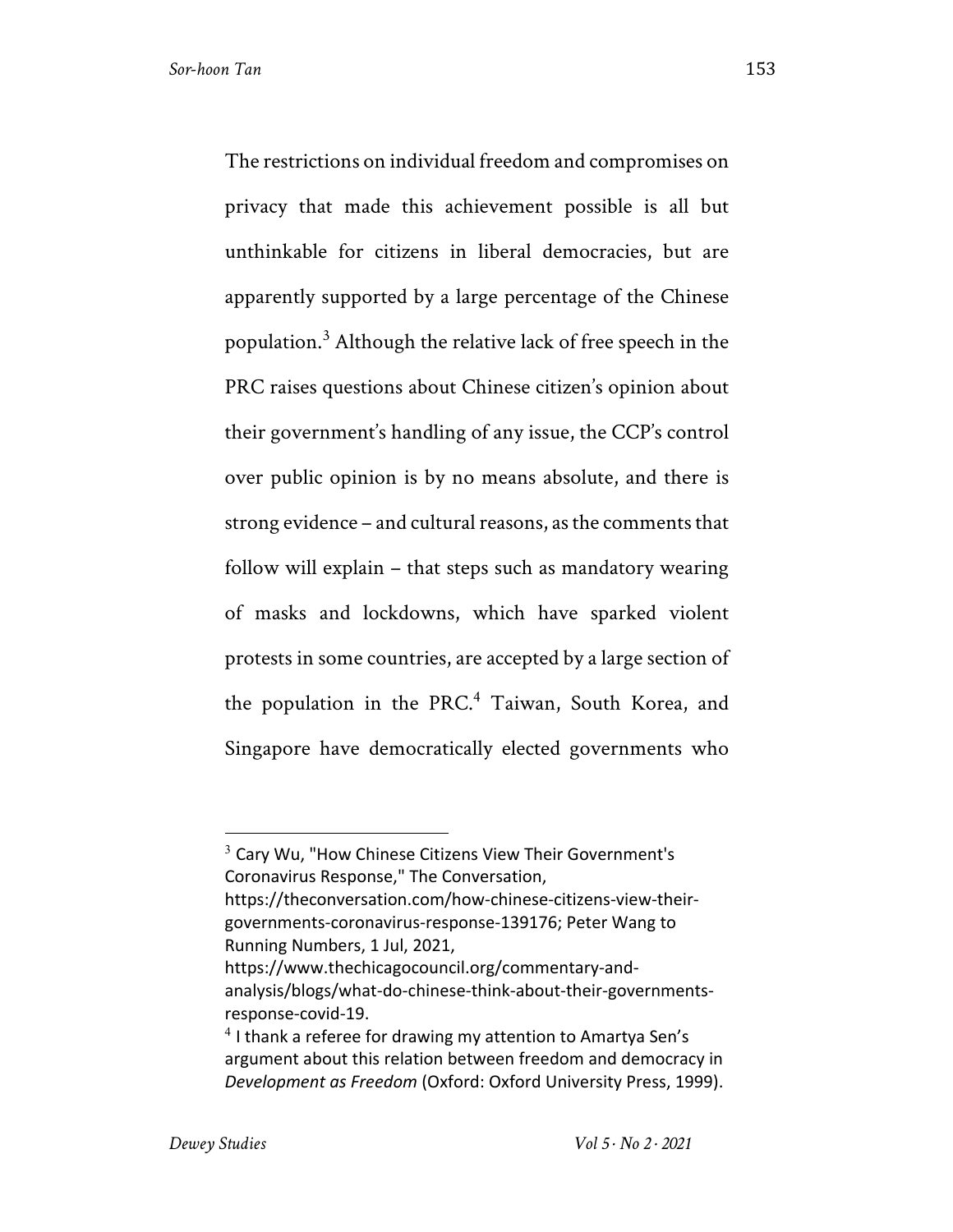adopted less draconian and more calibrated but still effective measures to identify, trace, contain infected cases, keep the mortality rate low and temper the economic impact.

The ideological dimension of the current geopolitical struggle between the United States and China includes a contest between liberal democracy and the "China model" that has borrowed from Confucian political thought, interpreted as advocating a form of meritocracy.<sup>5</sup> Trump's catastrophic mishandling of the pandemic might be treated as a glaring example of democracy's failure in ensuring good leadership, which is needed in times of crises. However, the key feature of democratic systems is the regular removal (without violence and chaos) of elected officials with fixed tenures when they fail in their responsibilities. The vast

<sup>5</sup> Daniel A. Bell, *The China Model: Political Legitimacy and the Limits of Democracy* (Princeton: Princeton University Press, 2015); Daniel A. Bell and Chenyang Li, eds., *The East Asian Challenge for Democracy: Political Meritocracy in Comparative Perspective* (New York: Cambridge University Press, 2013); Tongdong Bai, *Against Political Equality: The Confucian Case* (Princeton: Princeton University Press, 2020). For arguments against such proposals of "Confucian meritocracy," see Fred Dallmayr et al., "Beyond Liberal Democracy: A Debate on Democracy and Confucian Meritocracy," *Philosophy East and West* (2009); Sungmoon Kim et al., "Confucian Political Meritocracy? Possibilities and Limits " *Philosophy and Social Criticism* 46, no. 9 (2020): special issue.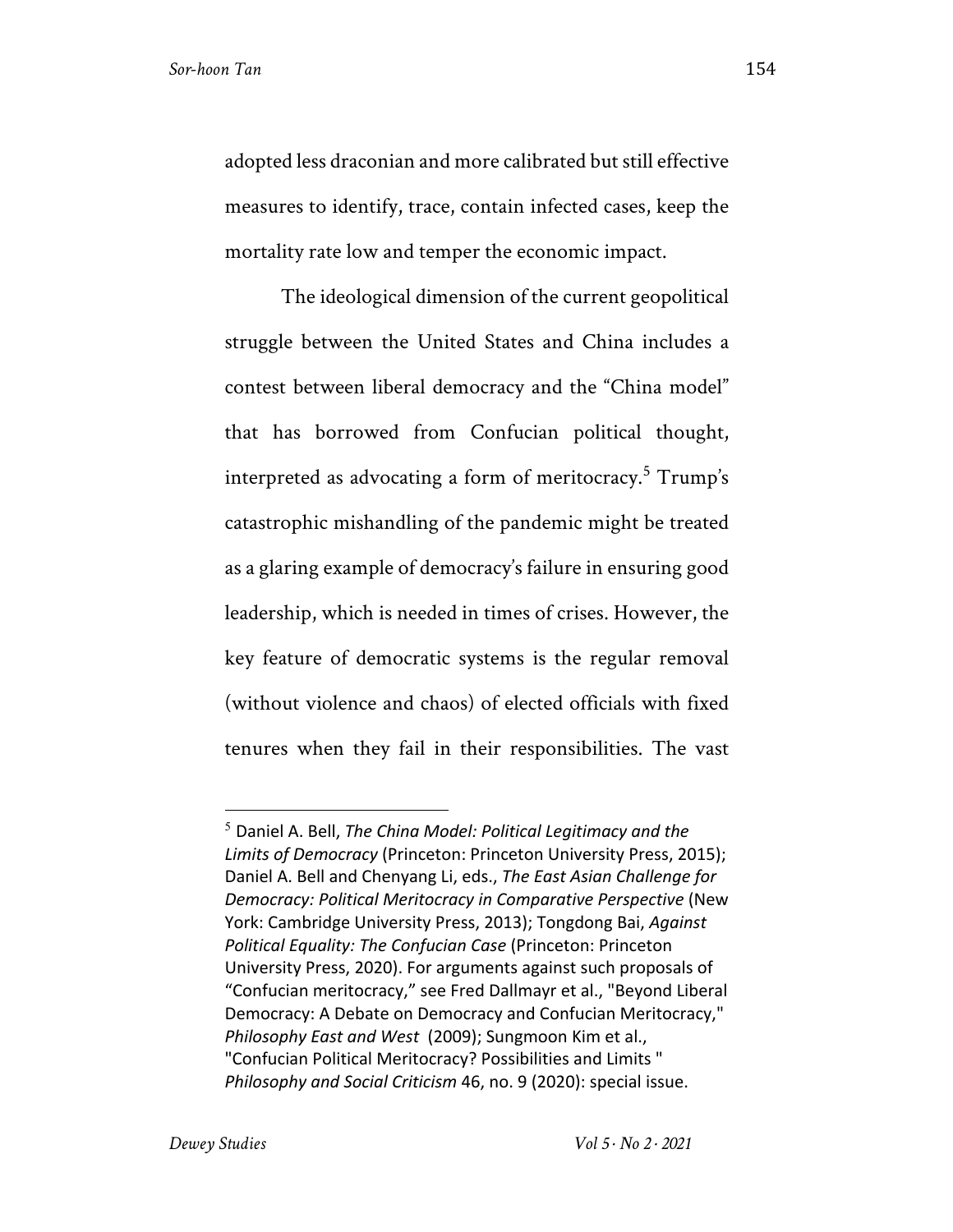improvement in managing Covid-19 in the United States that followed Joe Biden's election testifies to the resilience of democratic systems.

Taiwan and South Korea are democracies which have managed the pandemic relatively well. Beyond East Asia, liberal democratic New Zealand has handled the pandemic with impressive results from the very beginning. Whether political systems are democratic clearly does not determine the performance of governments in the pandemic. In contrast to Americans who consider wearing of masks an infringement on their individual freedom, most Taiwanese and South Koreans comply with government regulation to wear masks in public places, transport, and buildings, and submit without too much complaint to monitoring in order to identify infected cases and prevent further spread of the virus. Again, the difference does not lie in the political systems' protection of individual rights. Both South Korea and Taiwan have ratified the International Covenant on Civil and Political Rights in 1990 and 2009 respectively. South Korea has the same total score (83) as the United States while Taiwan has a higher score (94) in the rating of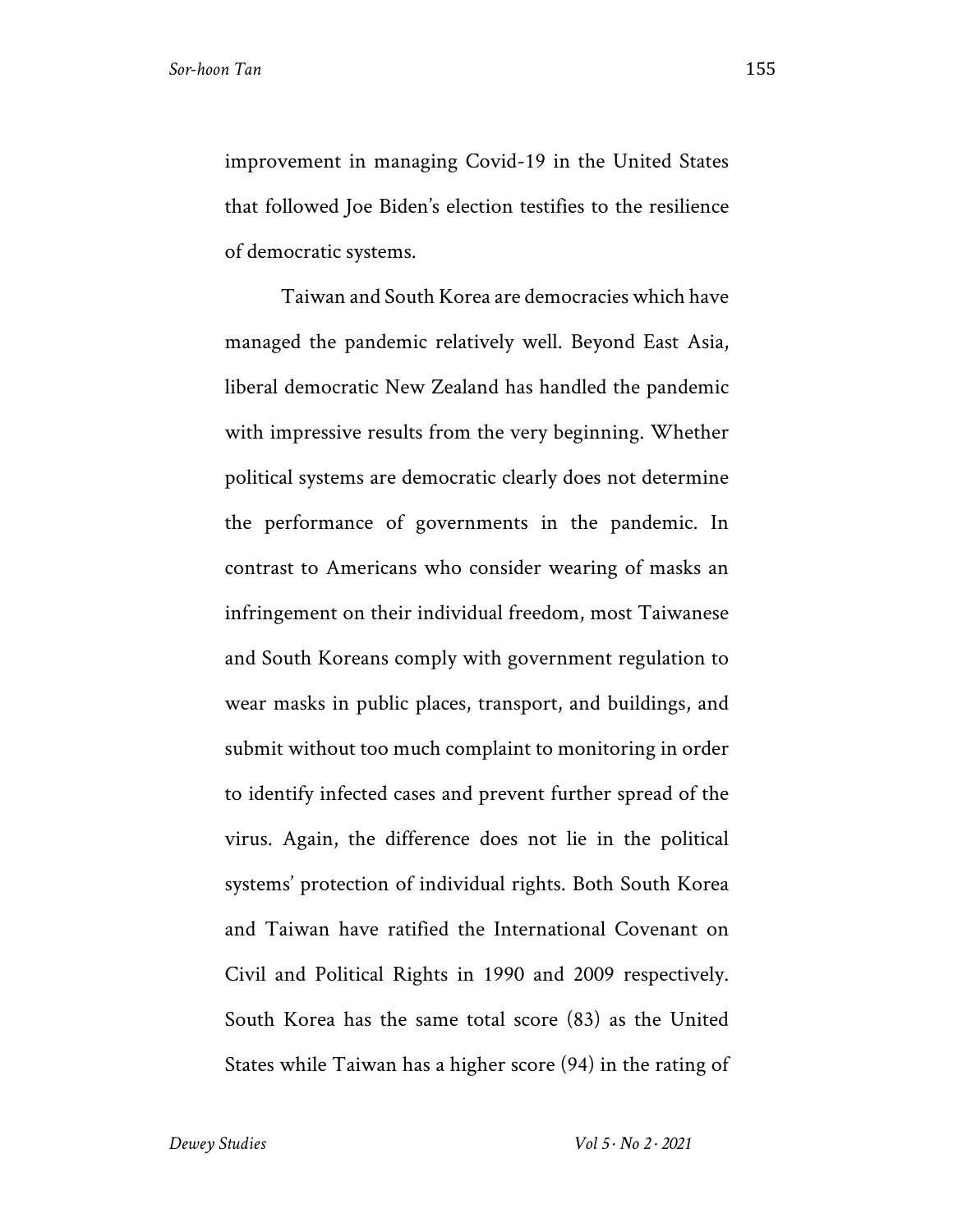Civil and Political Rights in 210 countries by Freedom House.<sup>6</sup> Nor is it because the Taiwanese and South Koreans do not value their rights as much as Americans.

The difference lies in the human relationships and habits. Dewey emphasized that a democracy is not merely a political system; it is also a moral ideal, the idea of community itself. Freedom in a democratic community does not mean that every individual is "sovereign" and any restriction on her speech or action is an intolerable assault on her rights. In a democratic community, reasonable restrictions of freedom are justified by mutual respect and care among members. Is the sacrifice of freedom in wearing masks too much to ask to safeguard fellow citizens (not to mention oneself and one's loved ones) from a lifethreatening virus? From a Confucian perspective, the virtue of humaneness (*ren*) disposes a person to respect and care for one's immediate kin as well as fellow citizens – no coercion should be required for an act with the potential to

 $6$  According to the rating of Civil and Political Rights in 210 countries by Freedom House, South Korea receives the same total score (83) as the United States, while Taiwan has a total score of 94. https://freedomhouse.org/countries/freedom-world/scores.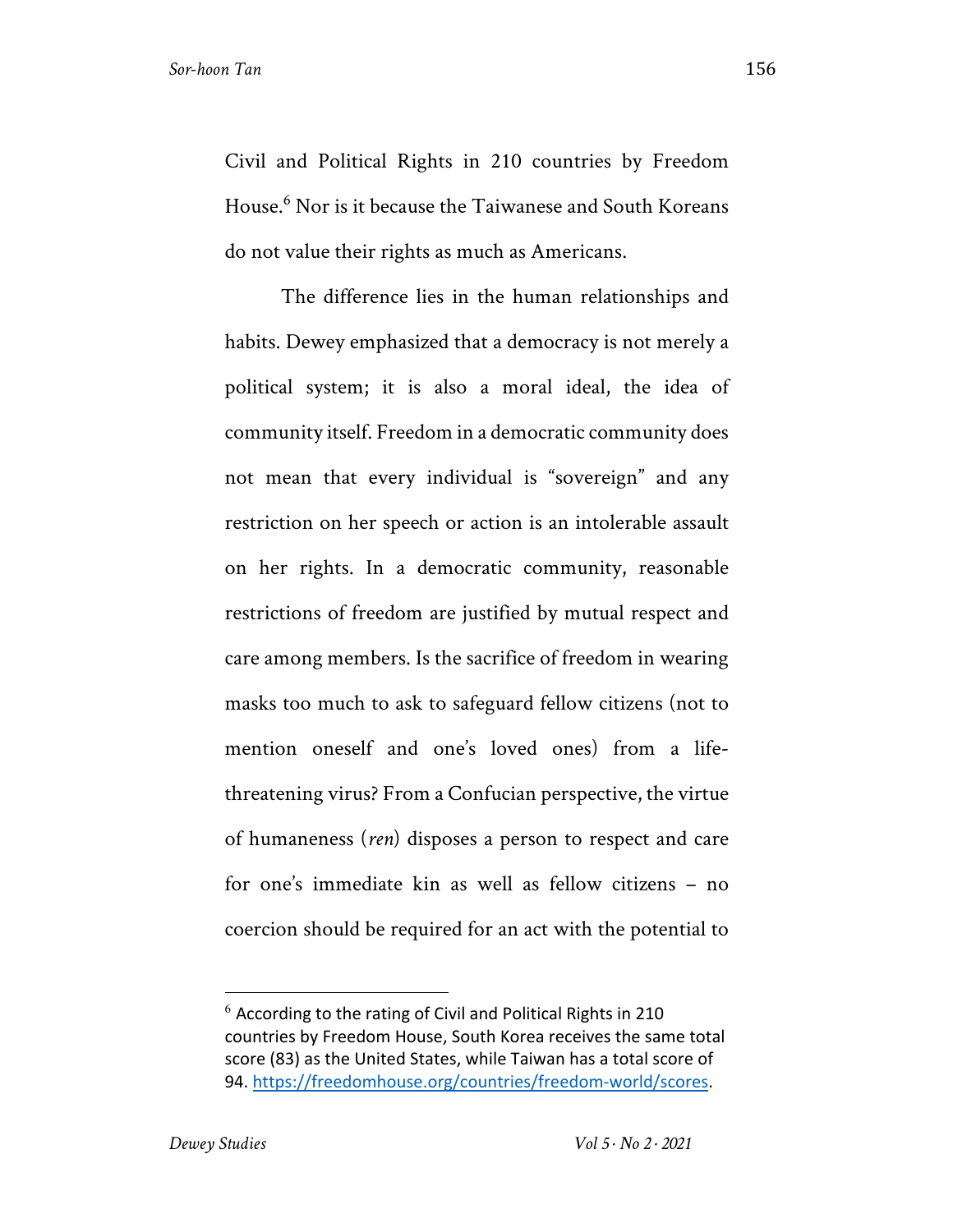save lives. While participants in rights-centered politics are prone to forget their responsibility of care for others in a zealous defense of their liberties, Confucians in East Asia may be too willing to sacrifice freedom for the "common good" when called upon to do so without critically assessing the need for the demanded sacrifice.

Confucius remarked that trust is more important than arms and food to a government, for without trust, the people will not stand together with the government (*Analects* 12.7). Suspicion of government's motives and agenda clearly drives the resistance to various measures, justified by doubts that they are necessary. The virtue of humaneness must be accompanied by wisdom, acquired through continuous learning from experience. In Deweyan terms, this means that mutual care and respect as free and equal members of community are not enough; democratic life demands participation in social inquiry into problems. It is easy to shake our heads at what appear to be conspiracy theories and total disregard of scientific knowledge; it is more difficult to get a clear understanding of the situation with an overload of often contradictory (mis)information,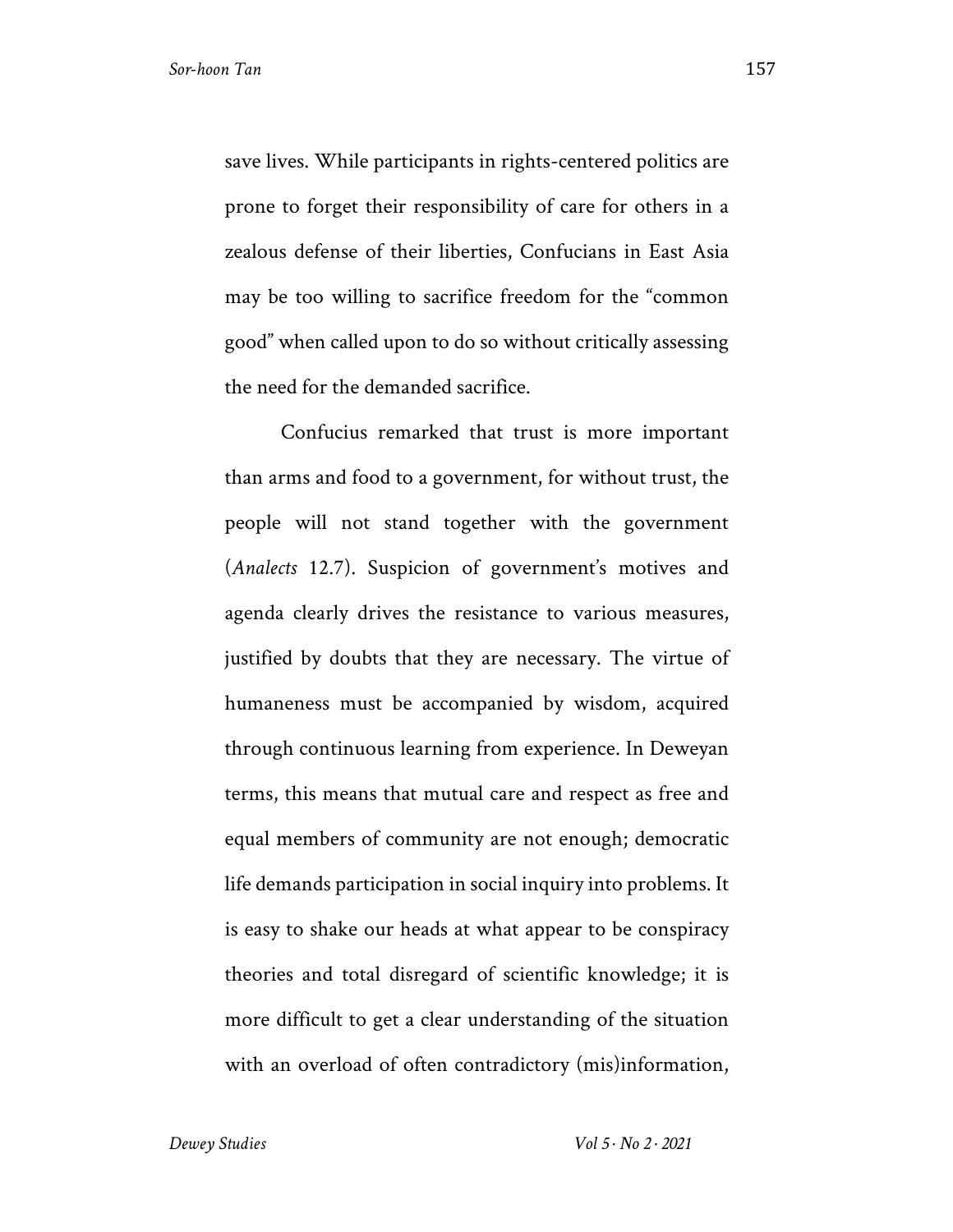as well deliberate omissions in reporting, censorship both official and commercial. To gain trust, governments need to empower citizens by putting at their disposals the tools of inquiry (from timely information to open fora for discussion) that will enable them to learn as well as contribute to knowledge of the pandemic. Governments alone cannot succeed in fighting the virus, only a people with a shared commitment to the welfare of fellow citizens (and all human beings) can win this battle.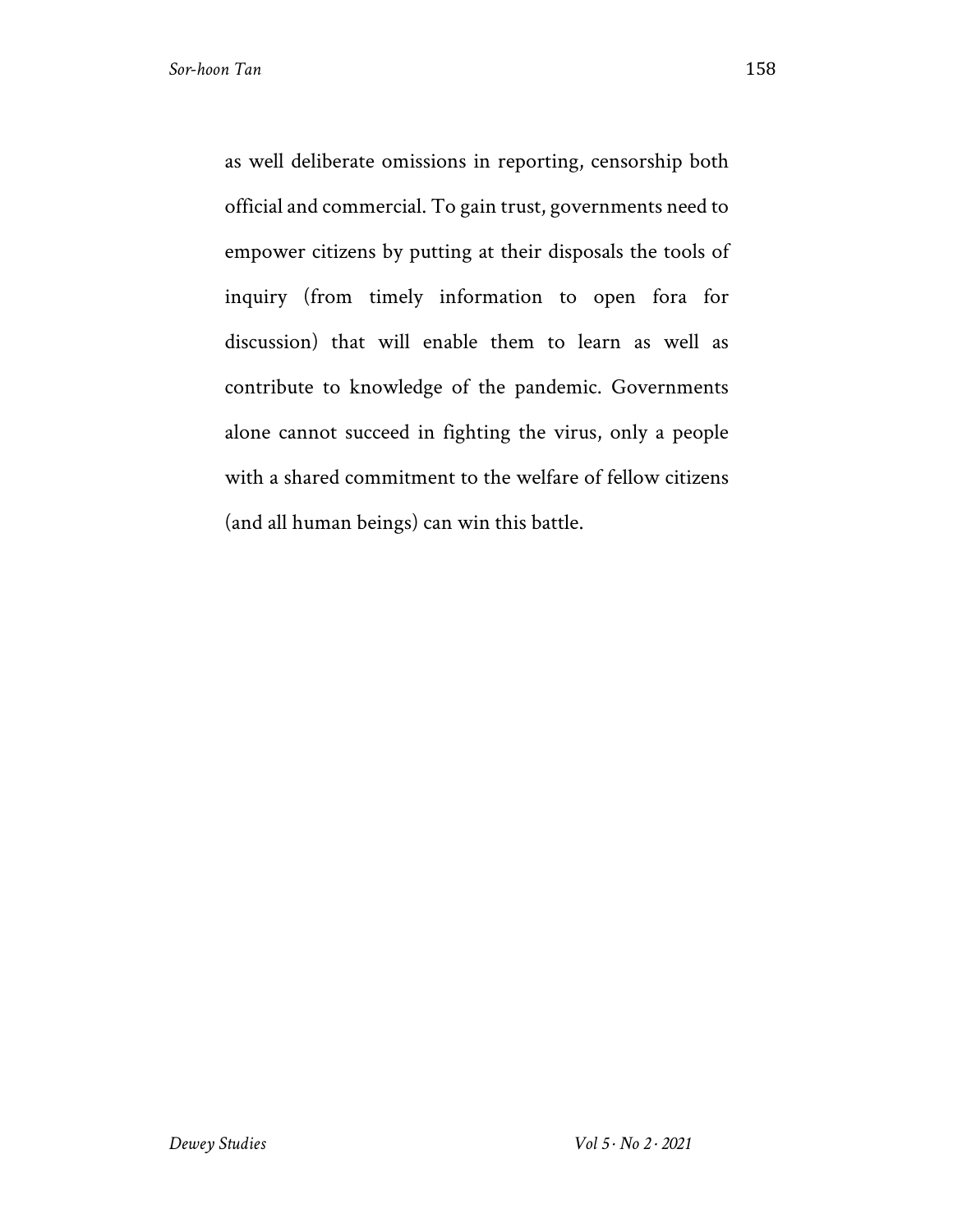## **References**

Bai, Tongdong. *Against Political Equality: The Confucian Case*. Princeton: Princeton University Press, 2020.

Bell, Daniel A. *The China Model: Political Legitimacy and the Limits of Democracy*. Princeton: Princeton University Press, 2015.

Bell, Daniel A., and Chenyang Li, eds. *The East Asian Challenge for Democracy: Political Meritocracy in Comparative Perspective*. New York: Cambridge University Press, 2013.

Bremmer, Ian. "The Best Global Responses to the Covid-19 Pandemic, 1 Year Later." *Time*, 23 February 2021.

Cyranoski, David. "What China's Coronavirus Response Can Teach the Rest of the World." *Nature* 579 (2020): 479-80.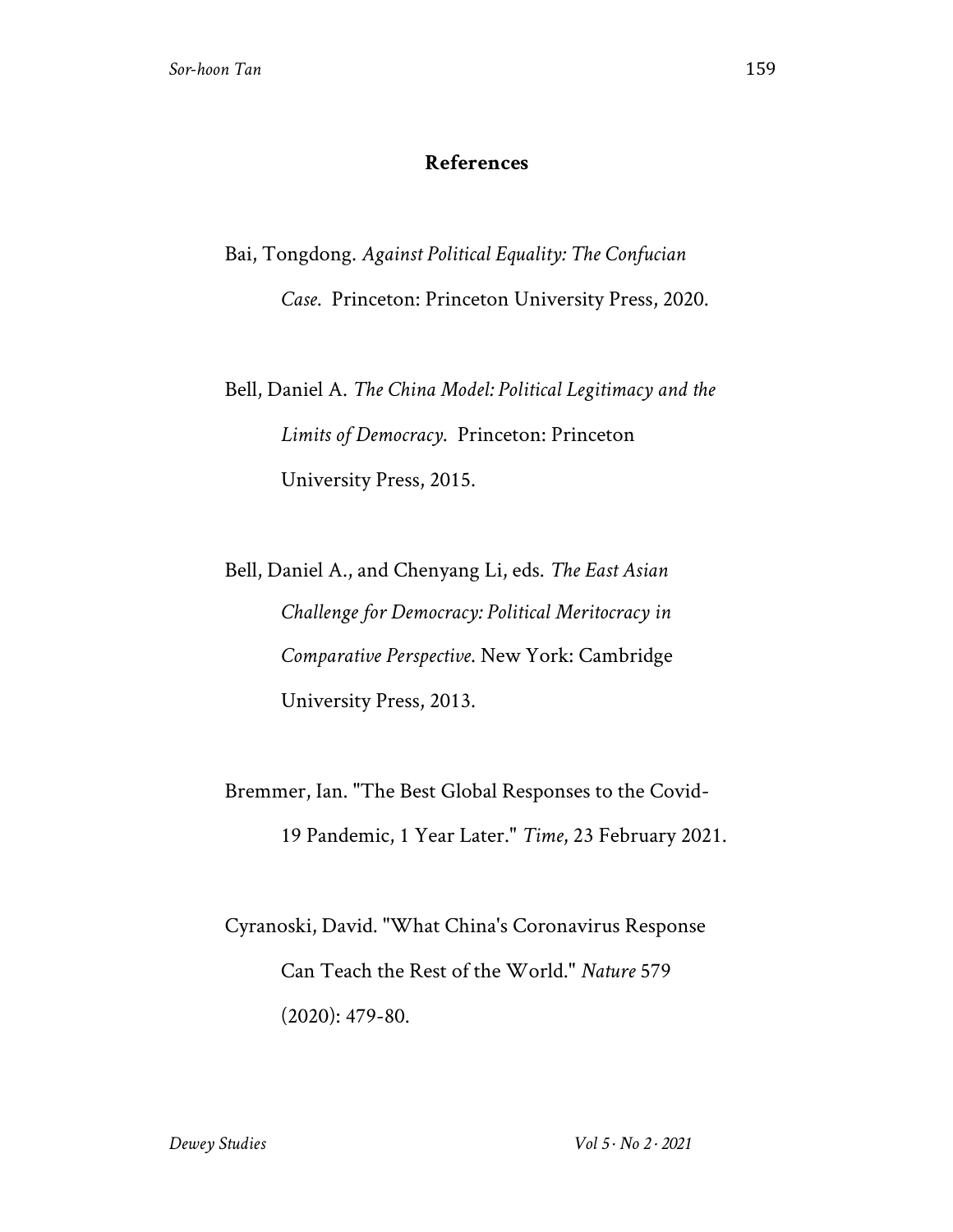Dallmayr, Fred, Chenyang Li, Sor-hoon Tan, and Daniel Bell. "Beyond Liberal Democracy: A Debate on Democracy and Confucian Meritocracy." *Philosophy East and West* (Oct 2009): 523-60.

Kennedy, David, Hannah Ritchie, Daniel Bausch, Max Roser, and Anna Seale. "How Experts Use Data to Identify Emerging Covid-19 Success Stories." Exemplars in Global Health, https://www.exemplars.health/emergingtopics/epidemic-preparedness-and-response/covid-19/finding-covid-19-success-stories.

Kim, Sungmoon, Jingcai Ying, Roy Tseng, Kyung Rok Kwon, Zhuo Yao Li, Baogang He, Mark Warren*, et al.* "Confucian Political Meritocracy? Possibilities and Limits ". *Philosophy and Social Criticism* 46, no. 9 (2020): 1005-164.

Sen, Amartya. *Development as Freedom*. Oxford: Oxford University Press, 1999.